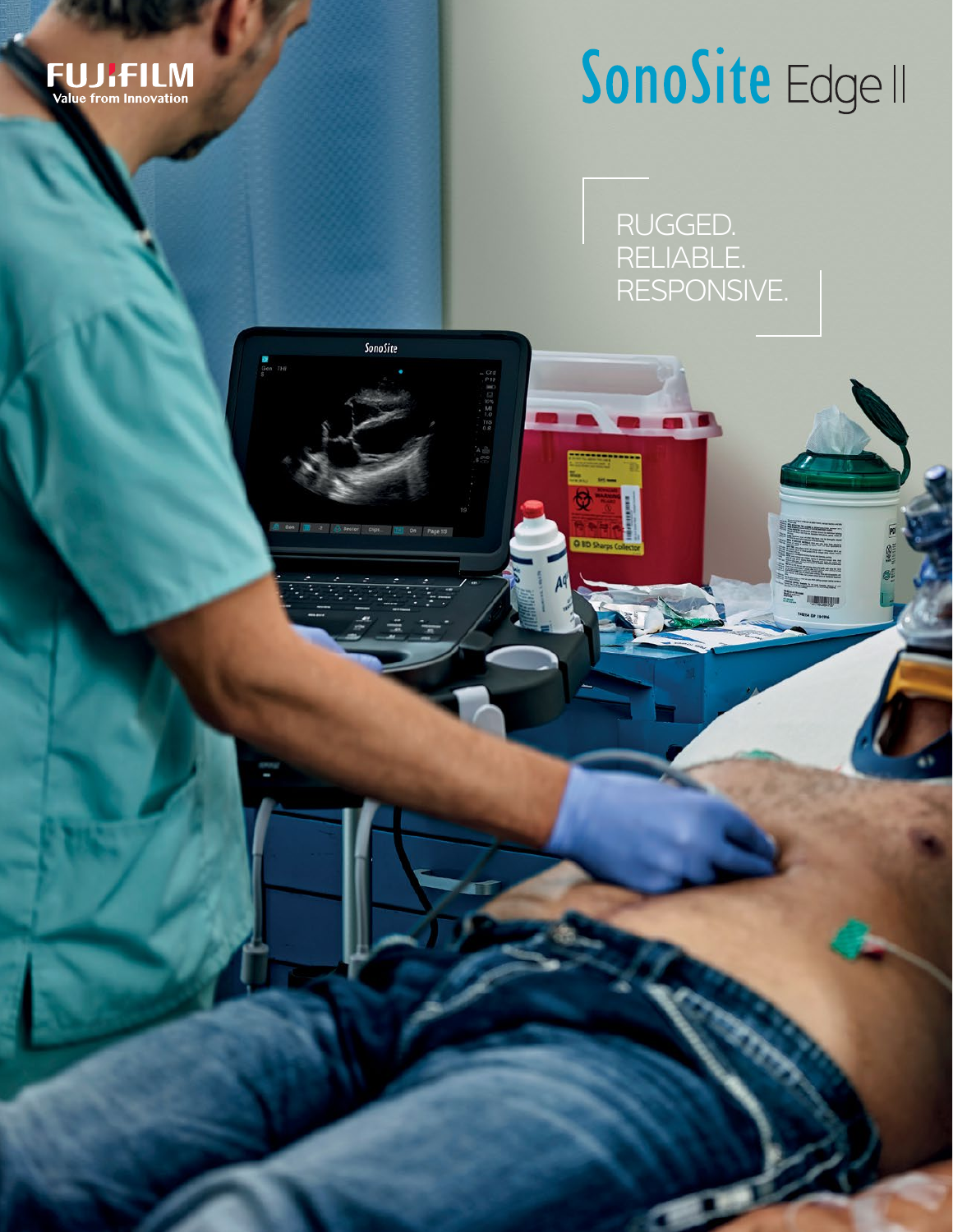



The SonoSite EdgeII Ultrasound System offers you an enhanced imaging experience through industry-first transducer innovations like DirectClear and Armored Cable Technology. And, because it is a SonoSite, the Edge II stays true to our design pillars of durability, reliability and ease of use.

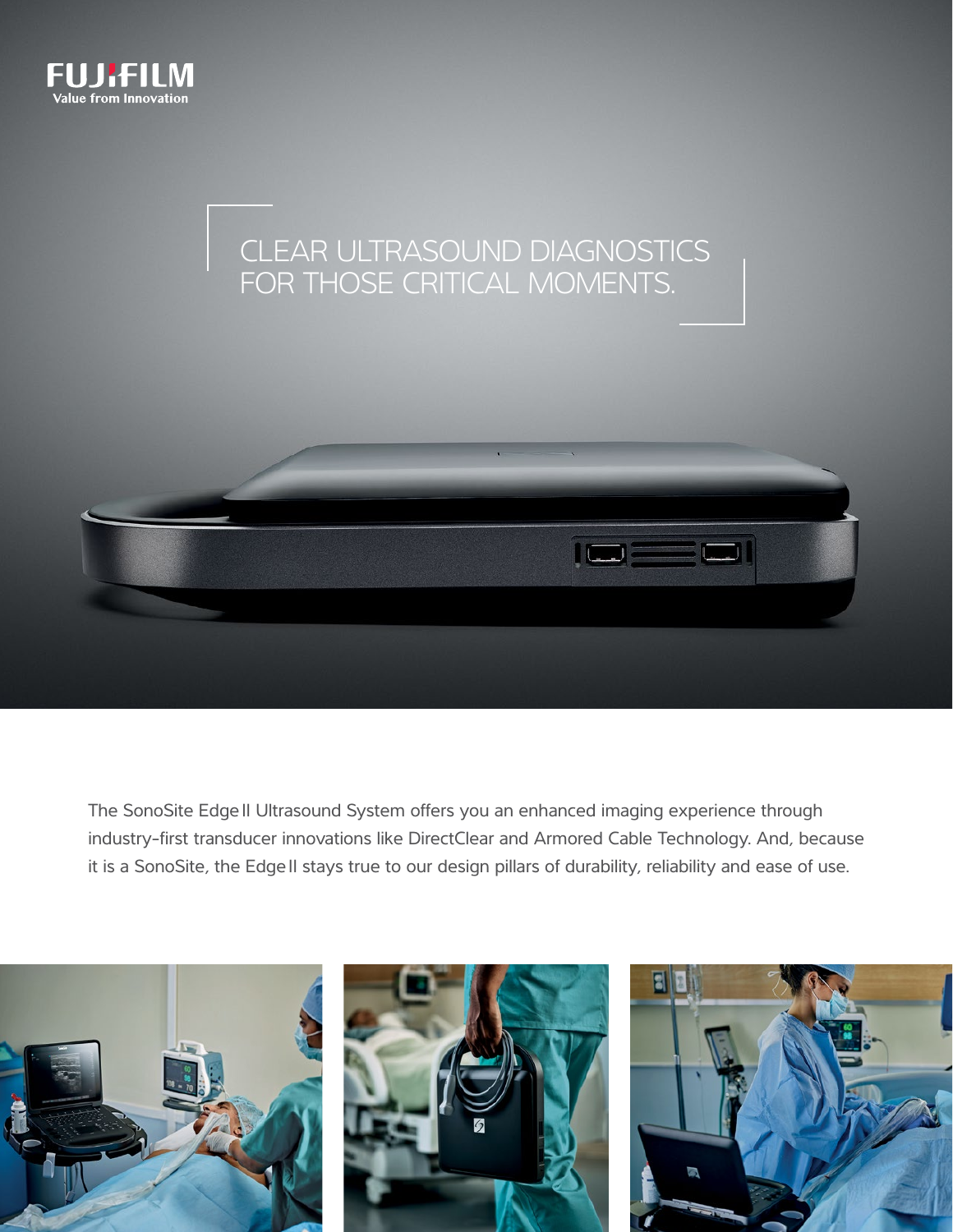

*rP19x – Subcostal Cardiac*

*rC60xi – Portal Vein HFL38xi – Common Carotid*

## VISUALIZATION, CLEARLY ENHANCED.

## OPTIMIZED IMAGING EXPERIENCE

DirectClear Technology is a novel, patent-pending process that elevates transducer performance:

- Improved penetration and contrast resolution: Unlike conventional SonoSite transducers, a more efficient material has been embedded into the design that allows for the generation of more acoustic signal. In parallel, a reflective layer has been added to reduce the loss of this signal, as it is transmitted into the patient.
- Sharpened detail resolution: An additional layer has been added to provide a better acoustic match between the transducer and the patient, increasing the ability to resolve small structures and aid in your diagnostic confidence.

### ELEVATED COLOR SENSITIVITY

Through a dualflex and thin lens design, combined with new advancements in image optimization, the HFL38xi was enhanced to increase penetration, clarity and color sensitivity. You can now better visualize nerves and vessels, whether it be for procedural guidance or flow analysis.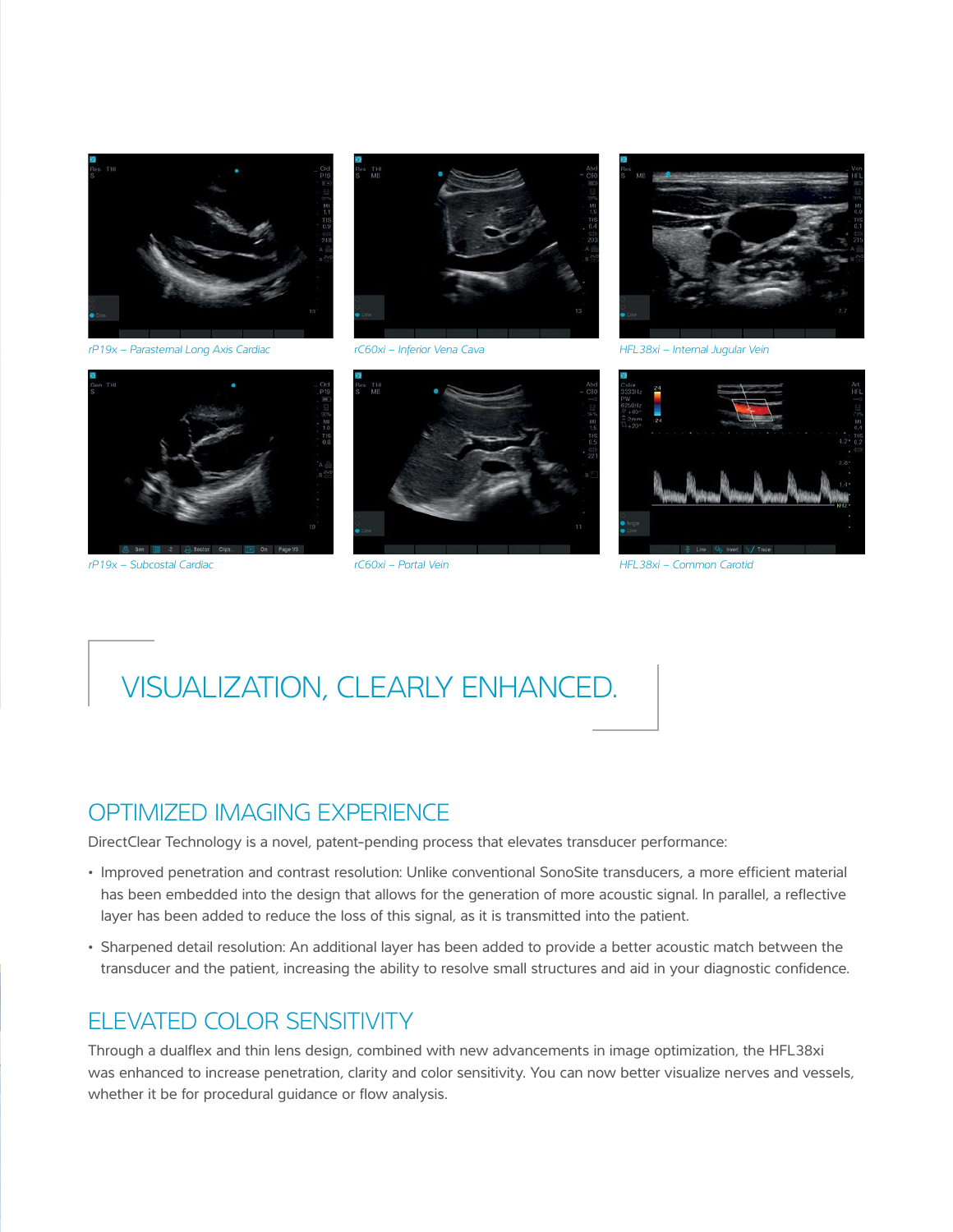## SonoSite Edge II

## TAKING TRANSDUCER DURABILITY TO THE ARMORED LEVEL

How often do transducer cables get rolled over, stepped on or twisted? Talking to our customers, the response is "all the time," "too often to count," or simply "a lot."

With an embedded metal jacket, armored cables protect your transducers from these common scenarios. By safeguarding electrical connections inside, armored cables help maintain image quality over the life of your transducer.

#### Standard Cable

**COOCCOOCCO** 

Armored Cable



Low-profile keys with snapdome technology for easy cleaning and tactile feedback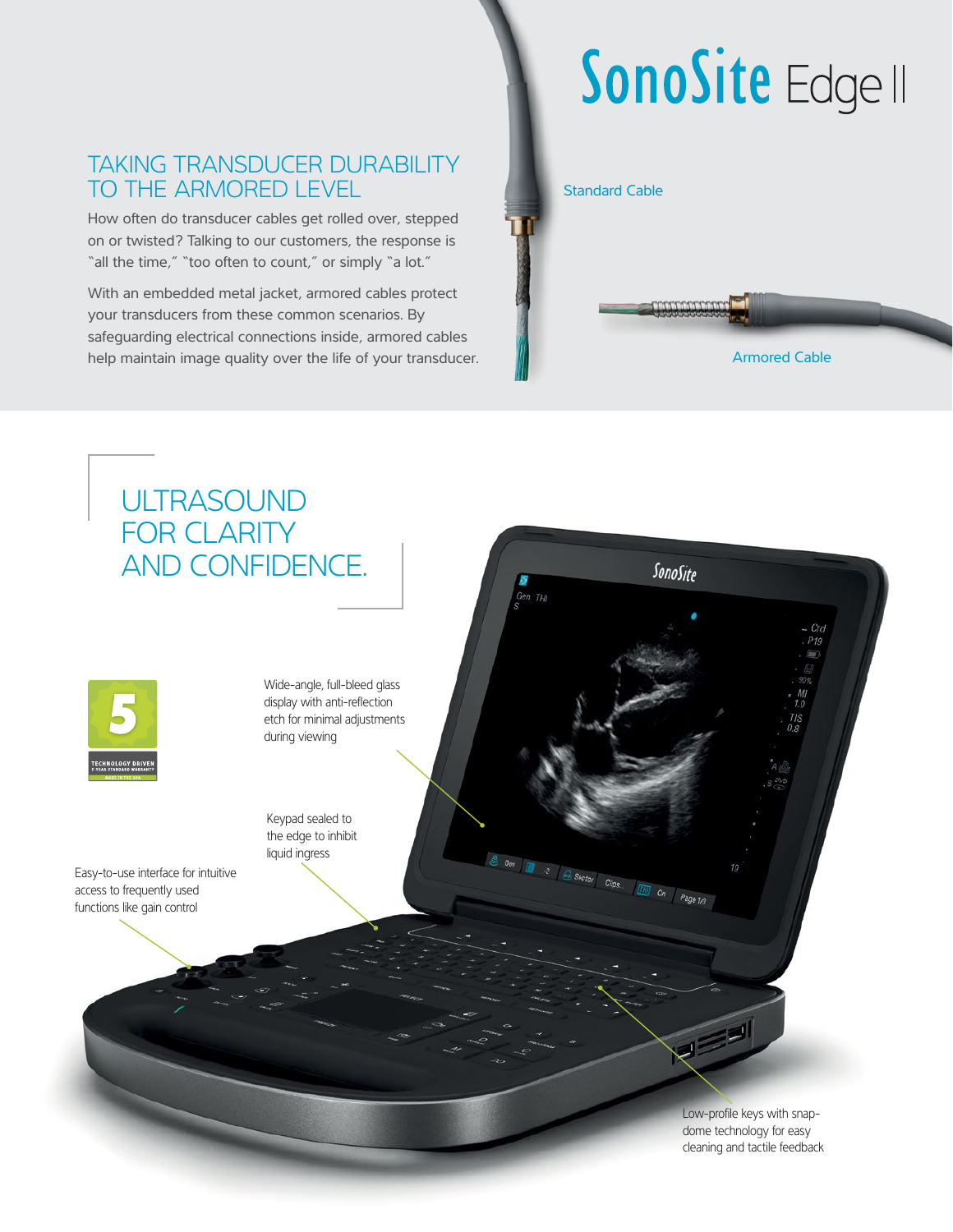### **FUJIFILM Value from Innovation**

# SonoSite Edge II

## SONOSITE EDGE II TRANSDUCERS



### $L38x$ i $\bullet\bullet$ 10-5 MHz Linear

Applications: lung, nerve, small parts,

arterial, venous

Scan depth: 9 cm

rC60xi ●●● 5-2 MHz Curved Applications:

nerve, ob, gyn

TEExi 8-3 MHz Multi Applications:

Scan depth: 30 cm

abdominal, musculoskeletal,



HFL38xi · 13-6 MHz Linear

Applications: breast, lung, musculoskeletal, nerve, ophthalmic, small parts, arterial, venous

Scan depth: 6 cm



 $HEL50x$ 

15-6 MHz Linear Applications: breast, musculoskeletal, nerve, small parts

Scan depth: 6 cm



 $L25x \bullet \bullet$ 13-6 MHz Linear

Applications: lung, musculoskeletal, nerve, superficial, arterial, venous, ophthalmic

Scan depth: 6 cm



 $C11x$ 8-5 MHz Curved

Applications: abdominal, neonatal, nerve, arterial, venous, cardiology (vet)

Scan depth: 13.5 cm



HSL25x

13-6 MHz Linear

Applications: lung, musculoskeletal, nerve, superficial, arterial, venous, ophthalmic

Scan depth: 6 cm



P11x

10-5 MHz Phased Applications: venous, vascular

Scan depth: 18 cm

**C** DirectClear Technology.

adult cardiology, multiplane transesophageal 180° rotation of the imaging plane, providing a 360° field of view

- **Optional Armored Cable.**
- l Needle guides and kits available.
- **A transverse needle guide available.**

ICTx  $\bullet$ 8-5 MHz Curved Applications: ob, gyn

Scan depth: 13 cm



 $L52x$  (Vet) 10-5 MHz Linear

Applications: musculoskeletal, ob, arterial

Scan depth: 15 cm

Scan depth: 15 cm



 $CSx$ 8-5 MHz Curved Applications: prostate

Scan depth: 11.5 cm





Applications: abdominal, cardiology, lung, ob, orbital, TCD

Scan depth: 35 cm





8-3 MHz Curved Applications:



 $C35x$ 

abdominal, musculoskeletal, nerve, ob, spine



Scan depth: 14 cm